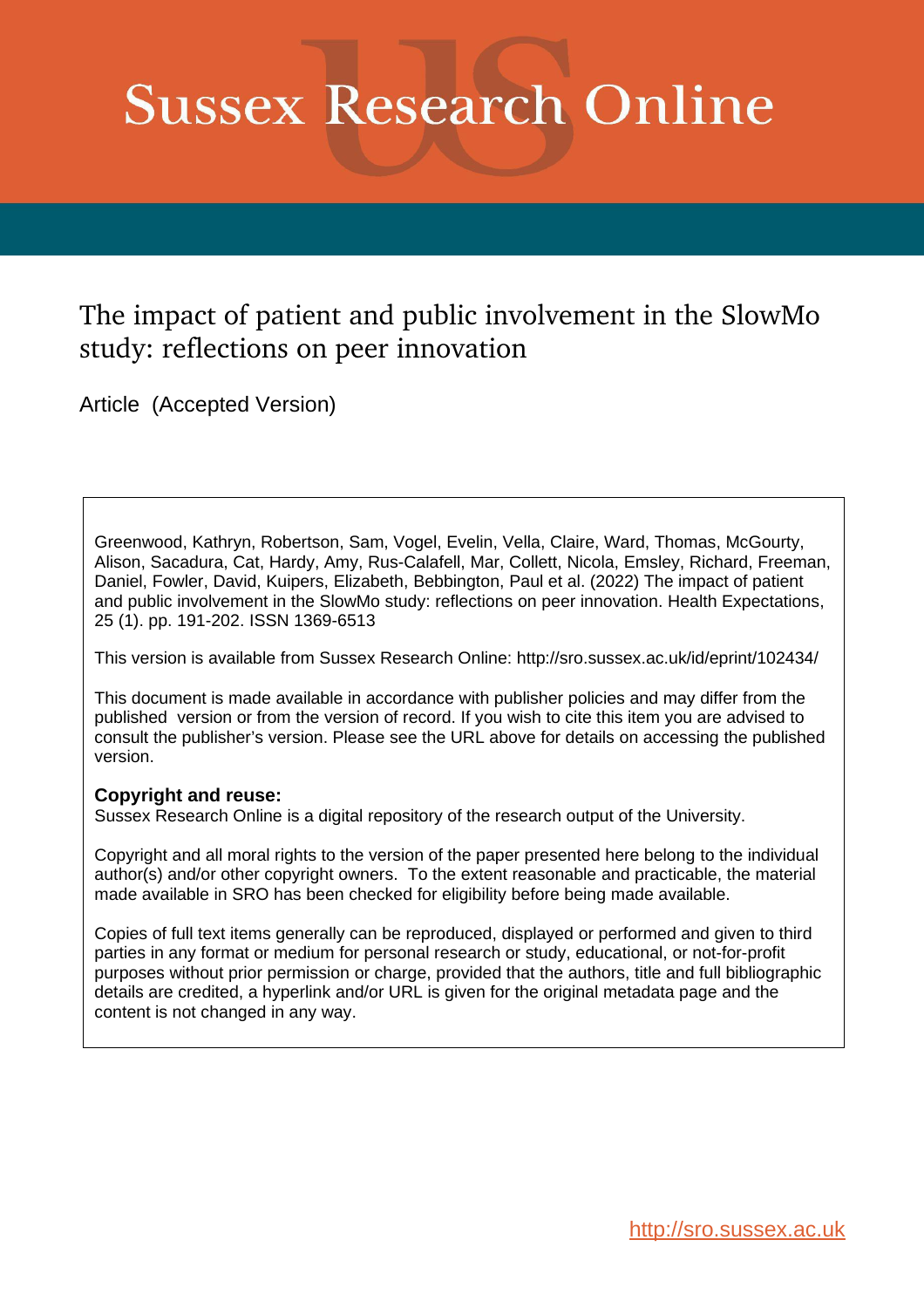## **The impact of patient and public involvement in the SlowMo study: Reflections on peer innovation**

#### **Abstract**

*Background* The SlowMo study demonstrated the effects of SlowMo, an 8-session digitally-supported reasoning intervention, on paranoia, in a large-scale randomised controlled trial with 362 participants with schizophrenia-spectrum psychosis.

*Aim* The current evaluation aimed to investigate the impact of Patient and Public Involvement (PPI) in the SlowMo study.

*Method* PPI members were 6 women and 3 men from Sussex, Oxford and London with experience of using mental health services for psychosis. They received training and met at least 3-monthly throughout the project.

The impact of PPI was captured quantitatively and qualitatively through: (i) a PPI log of recommendations and implementation; (ii) written subjective experiences of PPI members; (iii) meeting minutes and (iv) outputs produced.

*Results* The PPI log revealed 107 recommendations arising from PPI meetings, of which 87 (81%) were implemented. Implementation was greater for recruitment, data collection and organisation-related actions than for dissemination and emergent innovations. Qualitative feedback revealed impacts on study recruitment, data collection, PPI participants' confidence, knowledge, career aspirations, and society more widely. Outputs produced included a film about psychosis which aired on BBC primetime television, novel webpages and journal articles. Barriers to PPI impact included geography, travel, funding, co-ordination and wellbeing.

*Discussion* A future challenge for PPI impact will be the extent to which Peer Innovation, (innovative PPI-led ideas), can be supported within research study delivery.

*Patient and Public Contribution* in SlowMo comprised consultation and collaboration in (i) design (ii) recruitment, (iii) qualitative interviews and analysis of service users' experiences of SlowMo therapy and (iii) dissemination.

**Key words** – Patient and Public Involvement (PPI); Impact; Paranoia; Cognitive behavioural therapy; Digital Health; Mobile applications.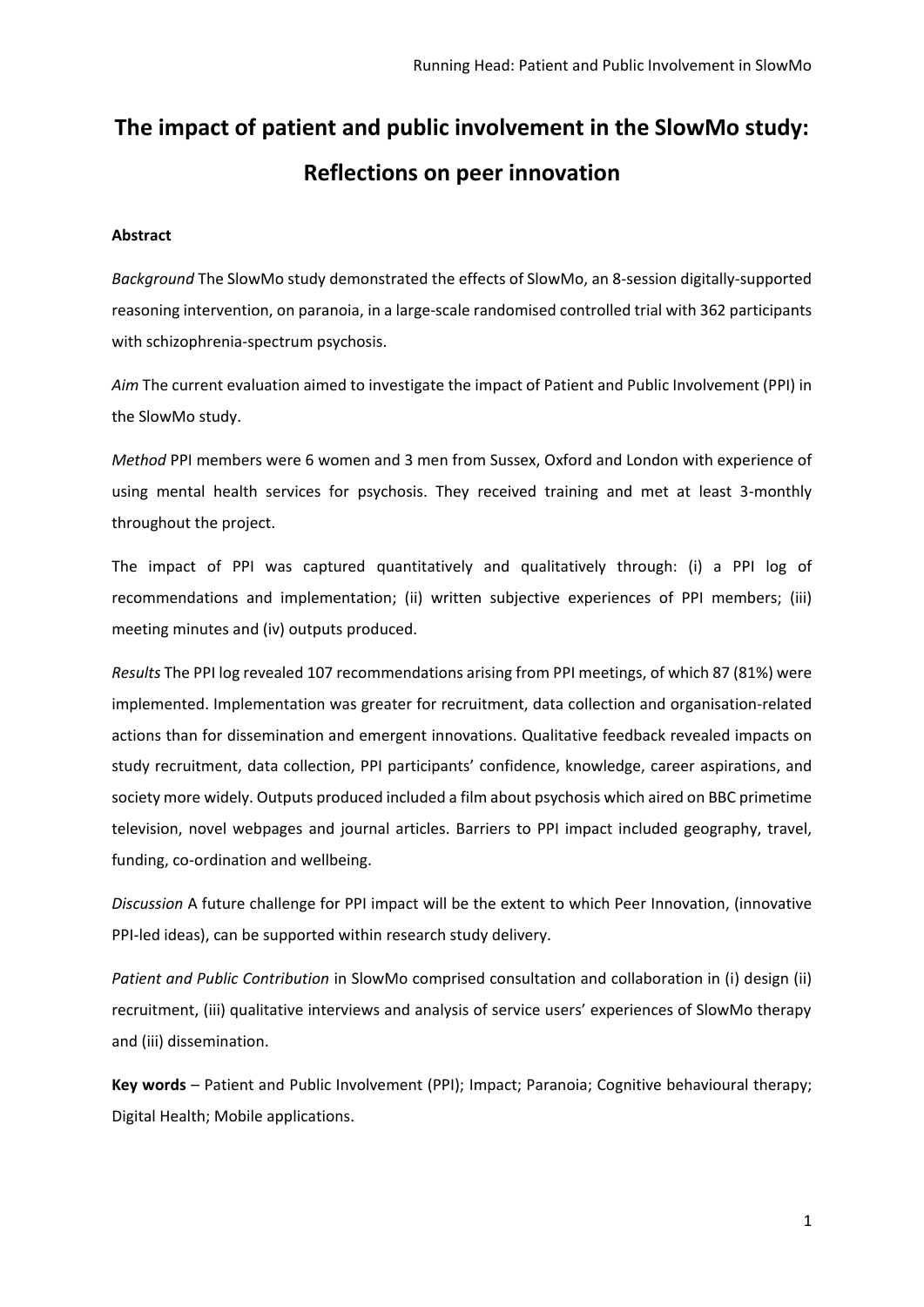#### **Background**

Patient and Public Involvement (PPI) in research is increasingly important in the NHS, as it is proposed to enhance the value, credibility, effectiveness and ethical conduct of the research, and ensure that the research process and outcomes are patient-centred. However, it is notoriously challenging to demonstrate the added value or impact of PPI in research, and few studies report this impact. The current evaluation reports the impact of Patient and Public Involvement (PPI) in the SlowMo study.

**The SlowMo study -** The SlowMo study investigated the effects of SlowMo, an 8-session digitallysupported cognitive-behavioural reasoning intervention, on paranoia, and mechanisms of change, over 24 weeks, in a large-scale randomised controlled trial with 362 participants with schizophreniaspectrum psychosis and distressing, persistent paranoia across 3 UK sites (London, Sussex and Oxford) <sup>1</sup>. The intervention builds awareness of unhelpful 'fast thinking' and supports people to 'Slow down for a Moment' to find ways of feeling safer. Sessions are assisted by the SlowMo 'webapp', delivered via touchscreen laptop, with interactive features including animated vignettes and personalised thought 'bubbles', and a mobile phone app which provides access to SlowMo strategies in daily life. The overall pattern of results clearly indicated that SlowMo was beneficial for paranoia, with 10 /11 paranoia measures at 12 weeks and 8/11 at 24 weeks demonstrating significant small-moderate effects. Sustained moderate effects were found on all observer-rated measures of persecutory delusions, and important improvements were also reported on self-esteem, worry, wellbeing and quality of life.

**Definitions of PPI in research** - The NIHR INVOLVE guidance (2020)<sup>2</sup> on patient and public involvement (PPI) defines PPI as 'research being carried out 'with' or 'by' members of the public rather than 'to', 'about' or 'for' them'. Consultation is defined as one off or regular advice which may or may not be acted upon, whereas collaboration involves service users and researchers working in partnership with clearly agreed roles.

**Theoretical rationale and influences** –The theoretical rationale behind PPI in the SlowMo study was the expectation of epistemic improvements in the rigour, relevance and reach (3 Rs) of the research.<sup>3</sup> Indeed, there is growing evidence for the impact of PPI on the processes and outcomes of mental health research, through the increased reach of recruitment,<sup>4</sup> relevance of dissemination that involves service users,<sup>5-6</sup> and enhanced rigour, openness and honesty of responses when service user participants are interviewed by their peers.<sup>7-9</sup> The roles for PPI in the SlowMo study were thus focussed on support for recruitment, qualitative interview design and data collection, and dissemination strategies. This identification of clear roles also served to minimise the risk of tokenism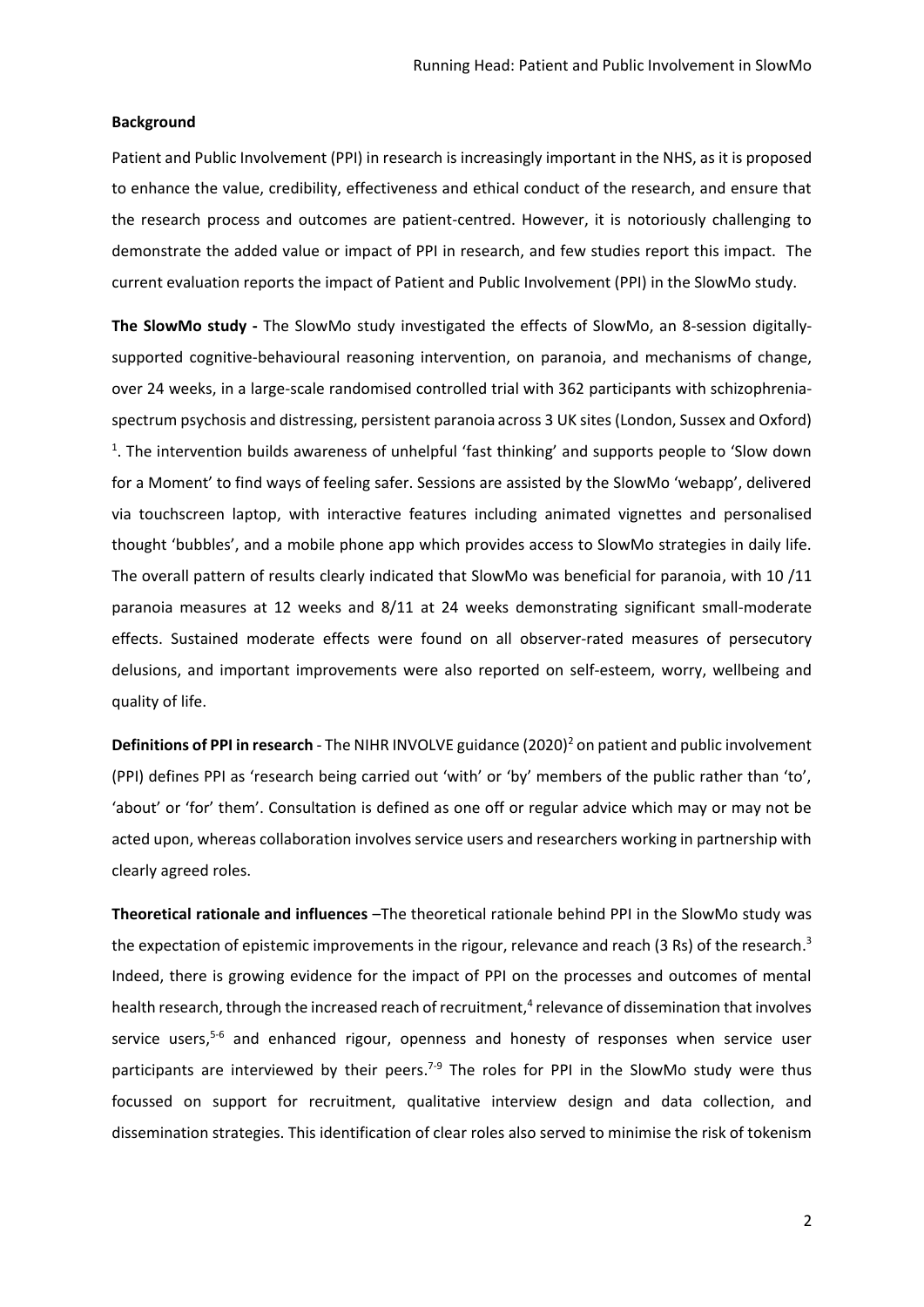in the PPI contribution, wherein the absence of specific PPI aims leads to a self-fulfilling prophecy of failure to demonstrate value and impact.<sup>10</sup>

Consistent with the epistemic framework for PPI, the study incorporated a consideration of these 3 R's on the impact of PPI, and the PPI outcomes are reported in this paper, with reference to the GRIPP-2 reporting checklist for PPI in research.<sup>11</sup> The approach was influenced by the previous experiences of the PPI lead in collaborating with experts by experience, peer researchers and consultants, 12-14 and by the research team's interaction with service users in the development of the intervention and subsequent grant application, as outlined elsewhere<sup>15-16</sup>

**Conceptual models and influences** - Ives et al.<sup>17</sup> differentiate between PPI which is 'Consultation' which is by invitation, top-down, pragmatic and process oriented, focused on rigour, relevance and reach; and 'Partnership-Alliance', or 'Collaboration' which is bottom-up, rights-based and process oriented, representing community values, joint decision making and the encouragement to offer new ideas. Consultation in the SlowMo study built on the 'Critical Friend' model: where a critical friend is a trusted person who asks provocative questions, provides data to be examined through another lens, and offers a critique of a person's work as a friend. The friend is an advocate for the success of that work.<sup>'18</sup> The consultant role is thus objective and outside of the immediate research team.<sup>17</sup> However, the SlowMo PPI approach also incorporated a 'Collaborative' model of peer researcher, wherein peer research is 'research that is steered and conducted by people with lived experience of the issue being studied.'<sup>19</sup> The peer researcher role included co-design of methodology, data collection and analysis of the SlowMo study qualitative research, and in this respect held some overlap with Ives et al's Partnership-Alliance<sup>17</sup>.

**PPI in the grant application phase -**Prior to the current project, an extensive research programme incorporating both feasibility and an interactive human centred design approach was undertaken as outlined in Hardy et al. <sup>15-16</sup> Revisions were made to the name and design of the intervention, advice on pacing and personalizing the intervention led to an extension from 6 to 8 sessions, language was made more accessible and the content was individualized.

PPI input for the current project commenced with the grant application. The PPI consultants influenced the choice of primary outcome measure, which assessed distress and paranoia. They also advised that the intervention should address wellbeing, functioning and distress, such that these were incorporated into the outcome measures, alongside a secondary outcome measure of self-esteem. All the PPI consultants felt strongly that there was a need to improve treatments and access to treatments for distressing paranoia.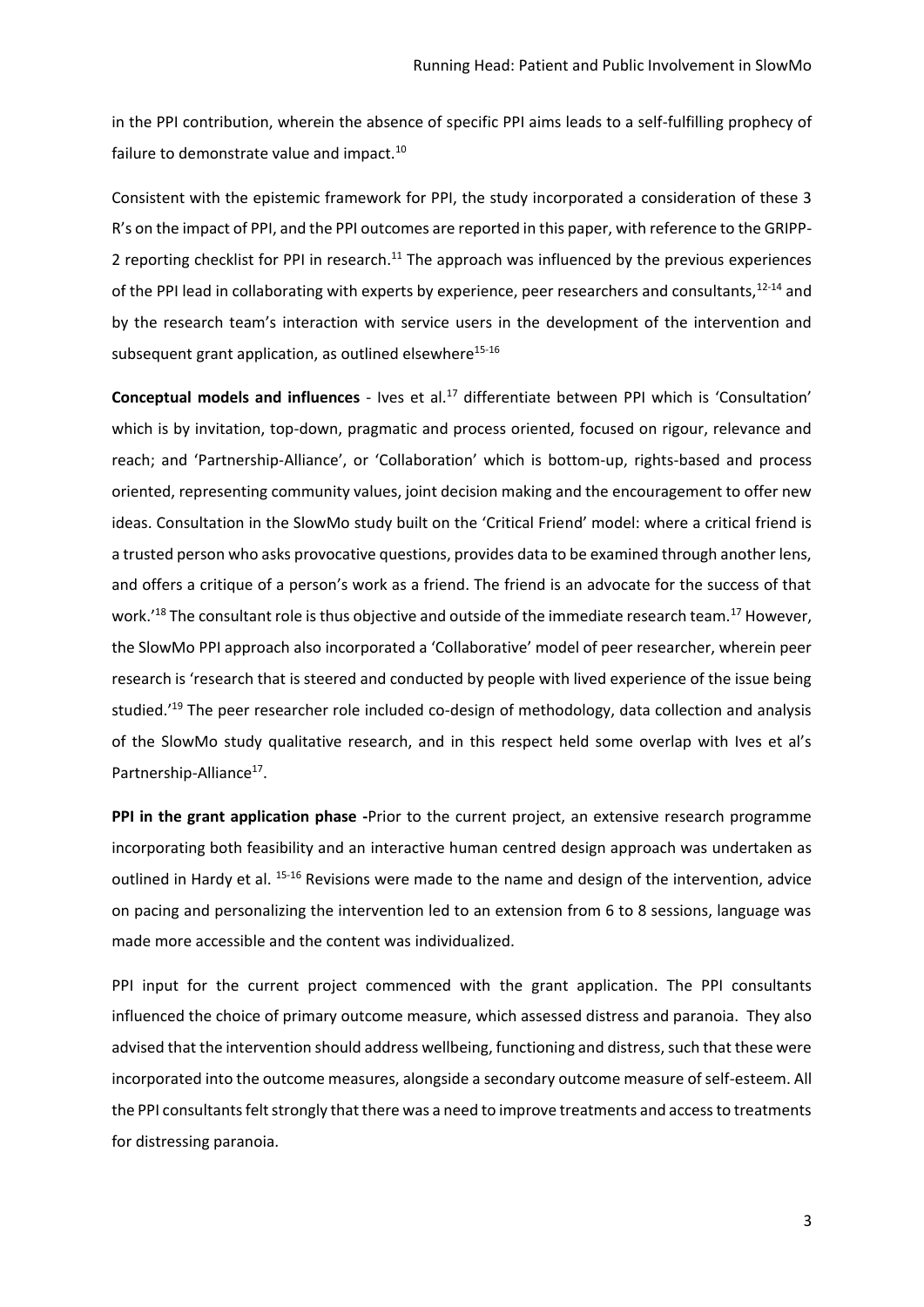Lay vs expert PPI - One challenge in the identification of suitable PPI members lay in the welldocumented tension between the recruitment of lay service users, versus professionalised 'expert' PPI members,<sup>17</sup> as a result of the incorporation of both lay consultant and peer researcher roles. Ives et al.<sup>17</sup> propose a paradox. Lay PPI consultants may struggle to contribute meaningfully in peer researcher roles, involving research leadership, data collection or analysis, due to their lack of appropriate training. Yet, the provision of training required for collaborative peer research roles, produces 'expert' service users with a track record of PPI, who may then no longer hold their original critical friend perspective but instead share the language and perspective of the researcher. Staley<sup>20</sup> argues that there are different levels of involvement requiring different levels of expertise, and appropriately matched training. Consultation in relation to recruitment of trial participants for example, may be more valuable from lay service users, whilst qualitative data collection requires training and the development of expertise.<sup>20</sup> In the SlowMo study, this tension was addressed though the recruitment of service users with a range of prior PPI expertise, and by delivering training in 6 monthly intervals focussed on different roles, which progressed from consultant to peer researcher as the project progressed.

**Aims of PPI in the SlowMo study -** The aims of PPI in the SlowMo study were that the PPI team would be involved in 3 specific aspects of work: 1. Assisting study recruitment, by presenting the research to teams and participants and giving their perspective on the study, and helping with the development of materials such as leaflets; 2. Designing and conducting qualitative interviews on participants' experiences of receiving SlowMo therapy; and 3. Assisting in the future dissemination of findings. Funding was secured to provide for 8 hours of consultation per month on average throughout the duration of the project. To assist in meeting these aims the PPI team received regular training and supervision, met as a group regionally and also project-wide and were invited to study management meetings.

The aim of the current evaluation was to investigate the impact of PPI in the SlowMo study.

#### **Method**

**Identification of PPI members** - PPI members for the SlowMo PPI teams were identified through a combination of (i) recruitment from pre-existing PPI research and consultation groups, and (ii) identification of people who had themselves taken part in the previous or current SlowMo research and (iii) direct expressions of interest, in response to publicity. The PPI teams comprised 9 people: 2 women and 1 man in Sussex, 2 women in Oxford and 2 women and 2 men in London. They were aged between 30-56, one woman and 2 men (all from London) were from a BAME background, whilst all others were white British. All members had previous experiences of using mental health services for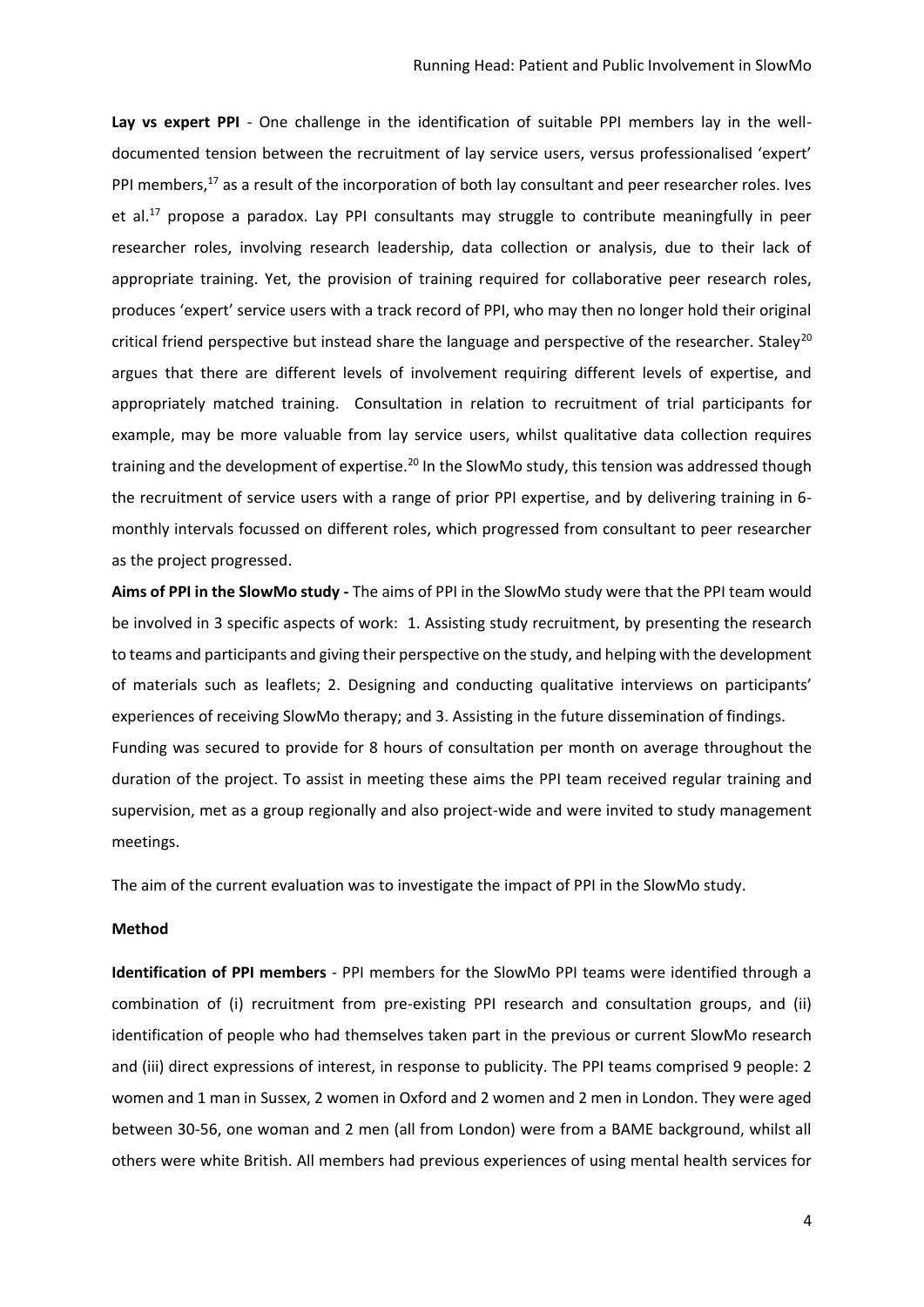a psychosis spectrum condition. Principles of ethics were maintained including anonymity and confidentiality and first names have been used with permission.

**Methods through which PPI members were involved** - Involvement commenced with a whole PPI team introduction and training session, co-facilitated by the study PPI lead (KG) and local site leads. This was followed by a second training 6 months later. Thereafter, regional teams met approximately every 1-3 months, with group discussion and activity facilitated by the respective site lead, and also by a designated Expert by Experience PPI lead at the Sussex site. The PPI team together made a plan to meet as a whole study group once or twice per year. Finally, PPI members were invited to key study meetings including the study launch, study steering meetings, and the results meeting (see Figure 1).

**PPI induction and training -** SlowMo PPI participants each received either an introductory session to the SlowMo therapy to demonstrate how the SlowMo intervention worked, or received a full course of SlowMo therapy, prior to commencing the PPI role.

A whole group introductory training programme was designed by the PPI lead (KG), based on previous training programmes that were co-produced with service user involvement leads. The training focused on (i) an introduction to PPI and the 'critical friend' model, (ii) discussing, disclosing and using experiences (iii) an introduction to research methods, PPI and peer research in the SlowMo study and (iv) supervision and safe-guarding. Subsequent whole group training was more consultative and PPIled, and included (i) site updates, (ii) specific project work, (iii) role play practice and feedback in preparation for qualitative interview data collection, and (iv) the development of personalised role boundaries, disclosure, keeping well and supervision plans. As recommended by Friesen et al.,  $^{21}$  the PPI training prioritised the development of service users' capacities. Additional training and practice also occurred in regional small-group settings, facilitated by the site leads. As the study progressed these training and consultation sessions were also attended by the research assistants, who worked closely with the PPI members on site specific activities and interview data collection.

**Planned PPI at different stages of the study -** The core tasks for the PPI team, outlined at the start of the study were to support (i) recruitment activity, (ii) conduct qualitative interviews with service users regarding their experiences of SlowMo therapy and (iii) dissemination activity. The Sussex PPI lead (SR) contributed to the design of the evaluation, advising on the creation of the PPI log, sharing the GRIPP-2 reporting tool, and supporting the decision to report the PPI evaluation. Early PPI activity comprised consultation regarding recruitment materials and activities, and content of the qualitative interview topic guide. Subsequent input took a more formal collaborative PPI model and involved PPI members acting as peer researchers to collect interview data, analyse sections of transcribed data, and co-produce resulting themes from the qualitative sub-study with the research team, as well as co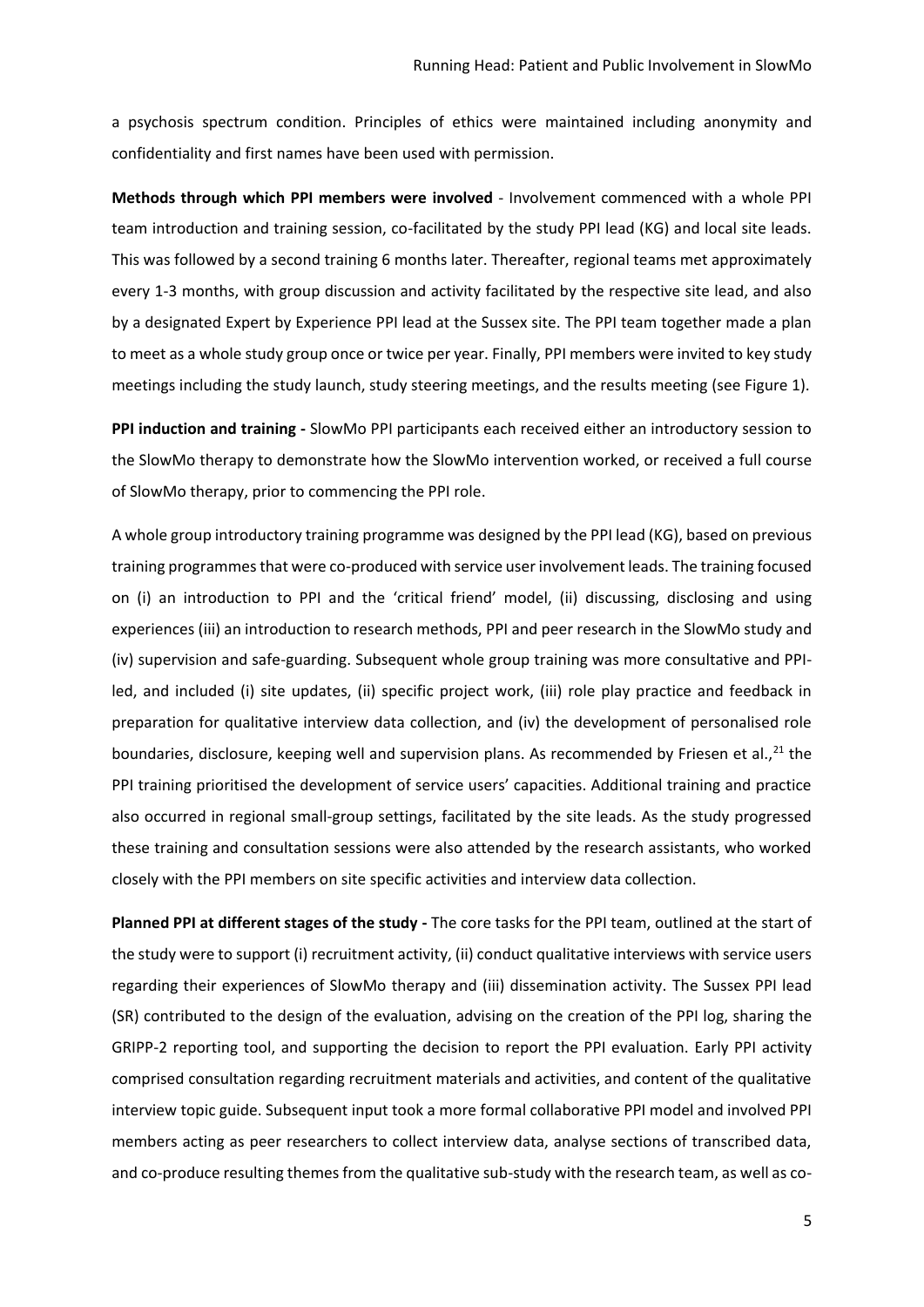producing the Plain English results summary, and providing written project summaries for use in lay journals and future publications.

**Measurement of the Impact of PPI -** The Impact of PPI on the project was captured in a number of ways. First, a PPI log in the form of an excel spreadsheet was created in consultation with the PPI team. This log enabled the PPI team to create (i) a written record of recommendations that arose from site and whole team meetings, (ii) the study team response to these recommendations, (iii) whether recommendations were implemented, and (iv) the PPI team perspective on the outcome. Recommendations were proposed by PPI members during PPI meetings and recorded in the log by the PPI lead or Research Assistant. This log provided the opportunity for a quantitative record of recommendations made, and the percentage of these that were adopted. Second, at various stages throughout the project, both early in relation to consultation and later during the qualitative substudy, the PPI team provided written feedback on their qualitative subjective experiences of involvement. Third, PPI members attended study meetings and their impact was documented in meeting minutes. Finally, there were tangible impacts in the form of observable outputs produced by and as a result of the PPI group. Factors that enabled or hindered PPI comprised reflections over the course of the evaluation from the PPI leads.

#### **Results**

**Measurement of PPI impact** - The PPI team made substantial contributions to the SlowMo study across all phases of the study, as captured through the measurement of PPI impact. First, the PPI log (see Table 1) revealed a total of 107 actions or recommendations arising out of the PPI meetings of which 87 (81%) were acted on. A number of actions were proposed that emerged out of the PPI discussions that were not part of, or went beyond that which was initially expected from the PPI team. These actions are included in the actions recommended and acted on in the table, but examples are also listed in the footnote to Table 1, and in the section on wider impacts below.

Second, qualitative feedback from the PPI team revealed impacts both for the study, the PPI participants themselves, and the NHS more widely, the details of which are summarised in Figure 2.

Third, minutes from study management meetings indicated that direct attendance and input of PPI members to these meetings occurred annually despite an initial plan for at least 6-monthly attendance. In addition, one PPI member attended the launch meeting in 2018, 2 PPI members attended a study management meeting in 2018 and 3 members attended a study management meeting in 2019 that had a specific PPI focus and presentation.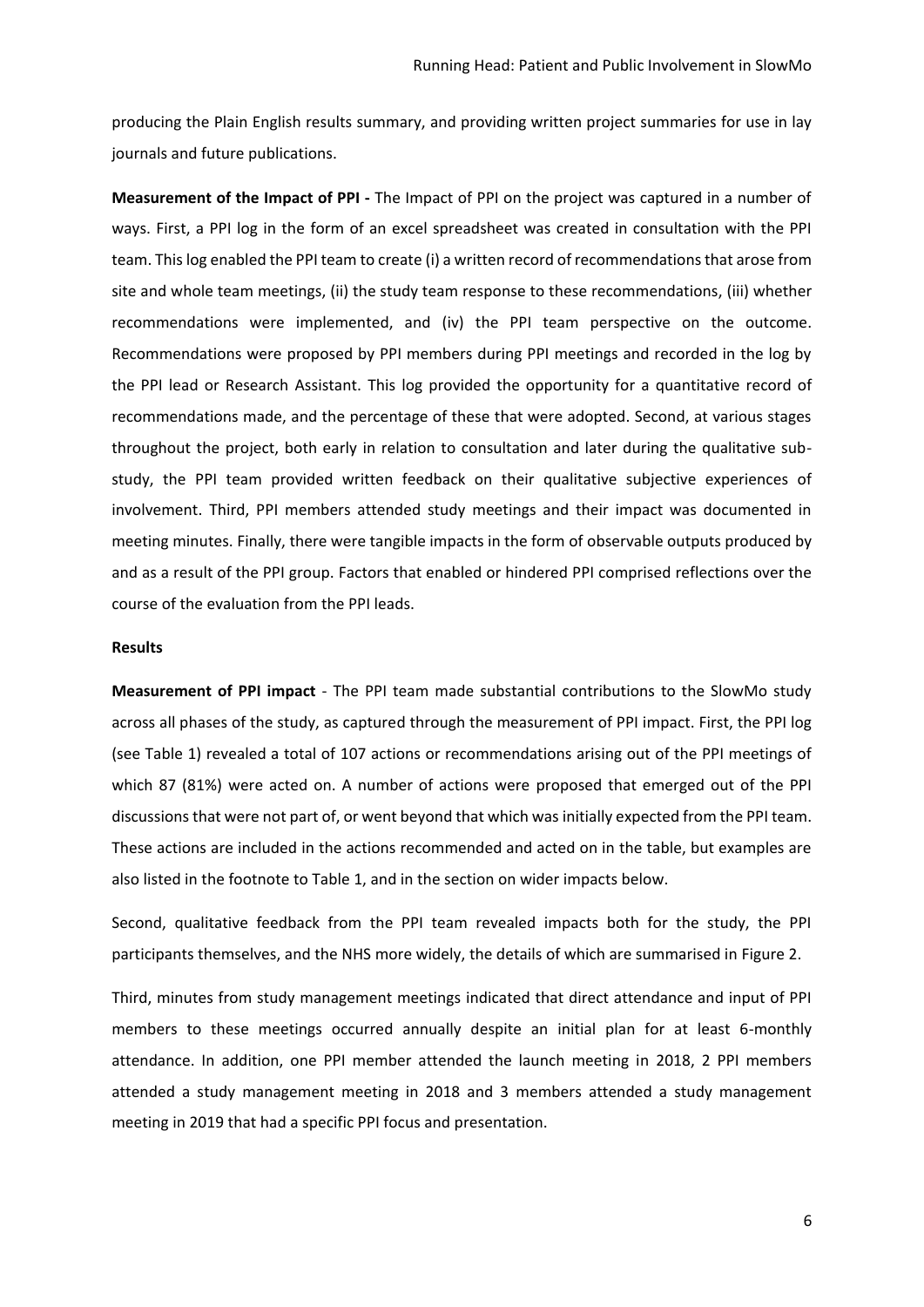Finally, there were numerous tangible products from the PPI input, the impact of which are outlined below, such as the PPI team conducting service user interviews, producing additional recruitment leaflets, providing interviews for the local press, leading to the BBC film and coverage which significantly enhanced the research impact.

#### **The Impact of PPI**

#### *(i) On the research*

The positive impacts of PPI on the research study included the production of new recruitment leaflets and attendance at community team meetings to promote recruitment, the collection and analysis of interview data to explore service user's experience of SlowMo therapy, and the co-production of the Plain English summary. The leaflet was produced by the team as additional patient-facing information to aid recruitment. It was also used by the PPI team as promotional material, at team presentations, recovery college meetings and other such groups where service users were in attendance. For the qualitative interview study, the PPI team co-produced the focus group topic guide, and together conducted 22 qualitative interviews, all of which were led by either 2 PPI members, or a PPI member supported by a research assistant. The data were analysed in 2 phases. In the first phase, the Sussex PPI team analysed a transcript collaboratively to produce a coding framework and held a series of meetings to reach consensus on initial themes. In the second phase, feedback was obtained through consultation with the London and Oxford PPI teams, and a further set of meetings led to a consensus on the final themes. In terms of study management, the PPI team co-produced regular summaries of PPI input to the steering committee and funding body. Dissemination outputs to date have included the co-produced Plain English summary, as well as a paper on the qualitative sub-study of service user experiences of SlowMo therapy<sup>22</sup>. The PPI paper itself was written by the lead author, in collaboration with PPI members who reviewed and revised the content, and provided the PPI narratives.

The major benefits of the PPI on the trial were that the target recruitment was achieved with support from the PPI team, the qualitative sub-study was co-produced and provided rich data concerning service users experiences of SlowMo therapy, and the Plain English summary of the results was coproduced: PPI members were provided with key method and results sections and were encouraged to write a lay summary in their own words. This was then drafted, shared and final feedback obtained before completion to produce the Plain English Summary. A further impact of the PPI input lay in the emergent outcomes which will be described under wider community impact.

#### *(ii) On the individual PPI members*

There was a consistent core PPI group of 5 members throughout the whole 3-year study. PPI members worked well together and became more confident in their roles over time. Subjective qualitative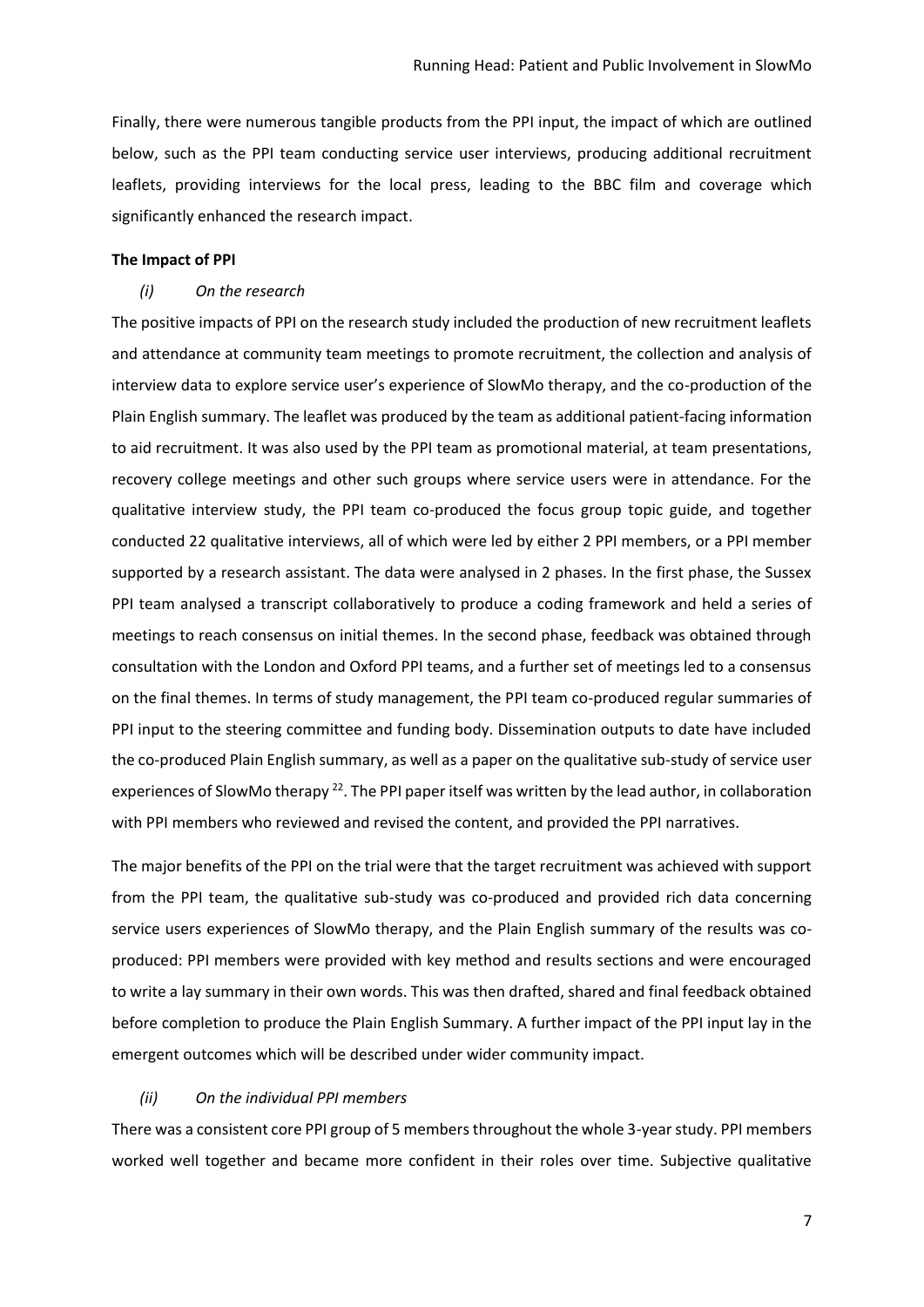feedback (see Figure 2) revealed that PPI members felt that PPI was well organised. Even though it was daunting and challenging, and involved a lot of travel, overcoming the hurdle of team presentations, and was difficult to think on the spot, PPI members felt well-informed, well-trained and encouraged, and were given time to understand and contribute, such that everyone's ideas were heard. PPI members reported impacts on their confidence, career aspirations, knowledge, insight and skills to support themselves in their roles. They felt the work was varied, rewarding and empowering. There were no problems identified even though difficult topics were discussed and the PPI input was valued, including by service user participants who appreciated being interviewed by service users who understood them. They felt there was mutual benefit in helping to improve how ideas were executed, and in providing authentic first-hand experience from someone the therapy is aimed at. However, not all PPI members provided subjective feedback, and this was provided by PPI members who were more actively engaged.

#### *(iii) Wider impacts*

Importantly, in addition to the expected activities and resulting impacts, there were a variety of linked and 'emergent' activities and impacts. At a regional level, one of the PPI members produced an open letter reflecting his positive experiences of PPI membership, and the importance of both PPI and research, alongside front-line NHS work. This letter was used by the regional NHS PPI lead to promote and encourage more service users to take up PPI roles.

The PPI team developed the concept of the 'SlowMo People' website/page (See [http://slowmotherapy.co.uk/slowmopeople/\)](http://slowmotherapy.co.uk/slowmopeople/). Based on the Humans of New York website, it aimed to tell individual stories of how fast thinking can trip you up, and how slowing down for a moment can be helpful. Drawing on both service user and researcher stories, the aim was to normalise the fast thinking style whilst also presenting real-life personal experiences of the impact of slowing down.

Finally, the Sussex PPI lead, team and therapist worked with one PPI member, the NHS communications team and a local newspaper to produce an article about the experience of paranoia and voice hearing, and the positive impact of receiving the SlowMo intervention. This was picked up nationally, resulting in a short film that was aired on prime-time television on the BBC One show in April 2018 (see [http://slowmotherapy.co.uk/news-2/\)](http://slowmotherapy.co.uk/news-2/). The BBC One show has an audience of 5 million people. Feedback via twitter suggested that the film had a major community value in providing a normalising portrayal, and hopeful outcome for psychosis and voice hearing, both for the general public and for people across the country who are suffering with these experiences. The short film was also subsequently shown to people at the start of the therapy.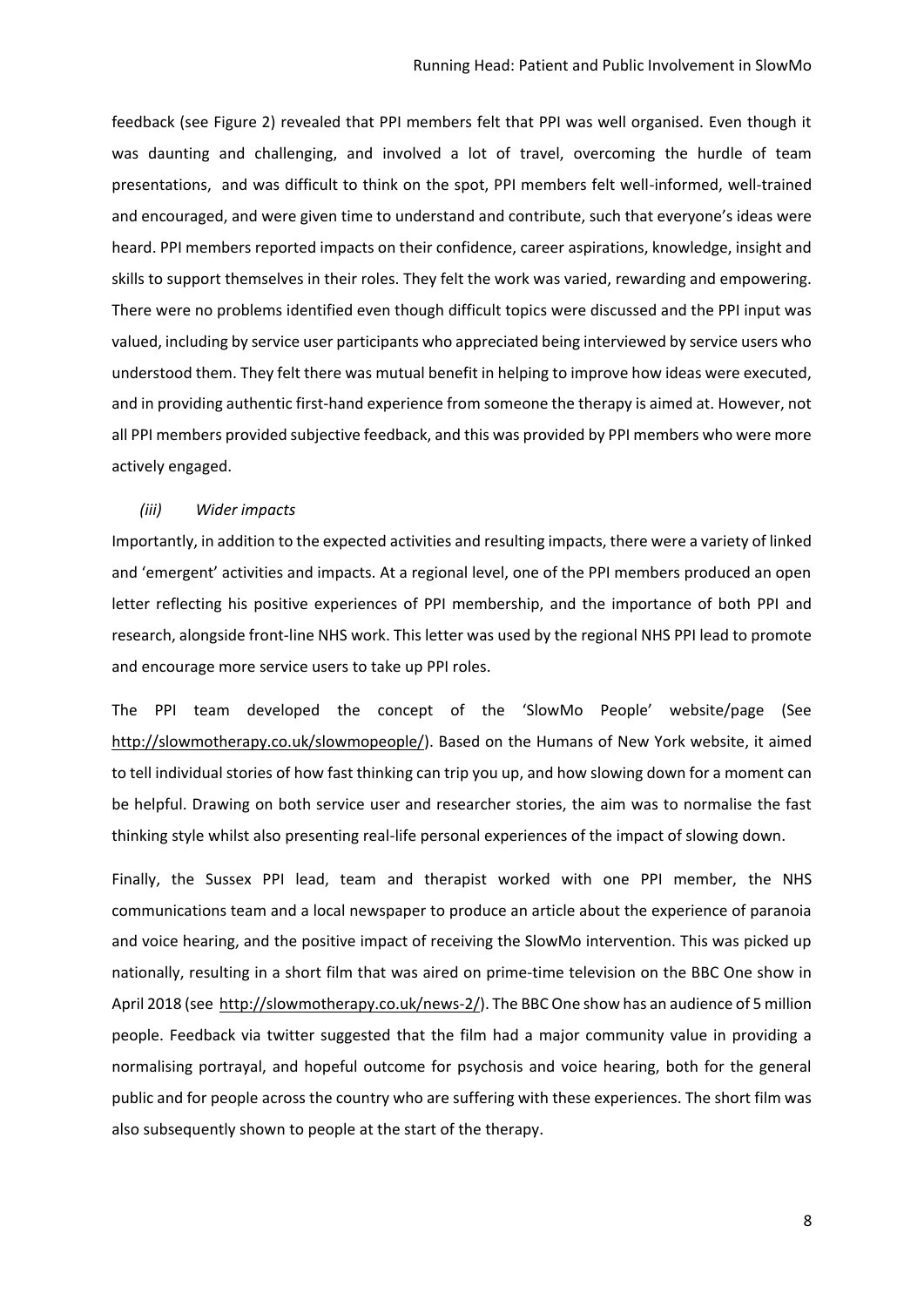#### **Factors that enabled or hindered the process or impact**

Enablers to PPI included leadership expertise, localised groups, prioritised meetings, membership stability, individual support plans and genuine willingness of the research team to engage with the PPI process. Challenges included geography, travel, funding, regional PPI co-ordination and wellbeing of the PPI team.

#### *(i) Contextual factors that enabled or hindered the process or impact*

The PPI plan was led by the lead author, who has significant experience in co-leading PPI work from the Sussex site which itself has a good PPI track record. The study ran across three sites, and an early decision was made to hold a small PPI group at each site, in order to contribute meaningfully to local recruitment challenges, and enable interview data collection. PPI was also specifically prioritised for collaborative discussion at a small number of study management meetings that were well-planned and co-ordinated in advance to enable PPI attendance.

However, PPI should ideally be led or co-led by peer researchers, and support was subsequently enlisted from Sussex Partnership PPI leads to facilitate delivery. PPI co-ordination was led from one site (Sussex), and not all three sites had equal capacity to co-ordinate local PPI groups, given different staffing and other challenges. In addition, several PPI members struggled with travel. As a result, PPI meetings at one site were less frequent, and preparation and conduct of qualitative interviews was more challenging, with fewer interviews conducted. The study management meetings were in the central site (London) which involved significant time and travel, and again created challenges for some PPI members in attending meetings. There were also variations in PPI members confidence and capacity to use technology to join meetings remotely. As a result, PPI team members input to study management meetings was limited, although it was represented as a standing agenda item at each meeting with written reports from the PPI team or verbal reports provided by the lead author.

#### (ii) *Process factors that enabled or hindered impact*

The study team welcomed PPI involvement in the study and responded creatively and flexibly to ideas and challenges as they arose. The PPI team remained relatively stable with 5 PPI members contributing for the entire project. Flexible individual support plans were put in place to enable meaningful contributions from all members despite fluctuations in wellbeing. An agreement was reached to fund costed service user consultants' time beyond the end of funding for specific dissemination activities.

However, funding was comparatively limited for PPI co-ordination and input at this multi-site level. This may have affected the robustness of data collection for the PPI log, although redistribution of funds across sites based on activity level ameliorated other impacts. There was a potential challenge with respect to the aim for meaningful PPI input to dissemination, as these activities occurred beyond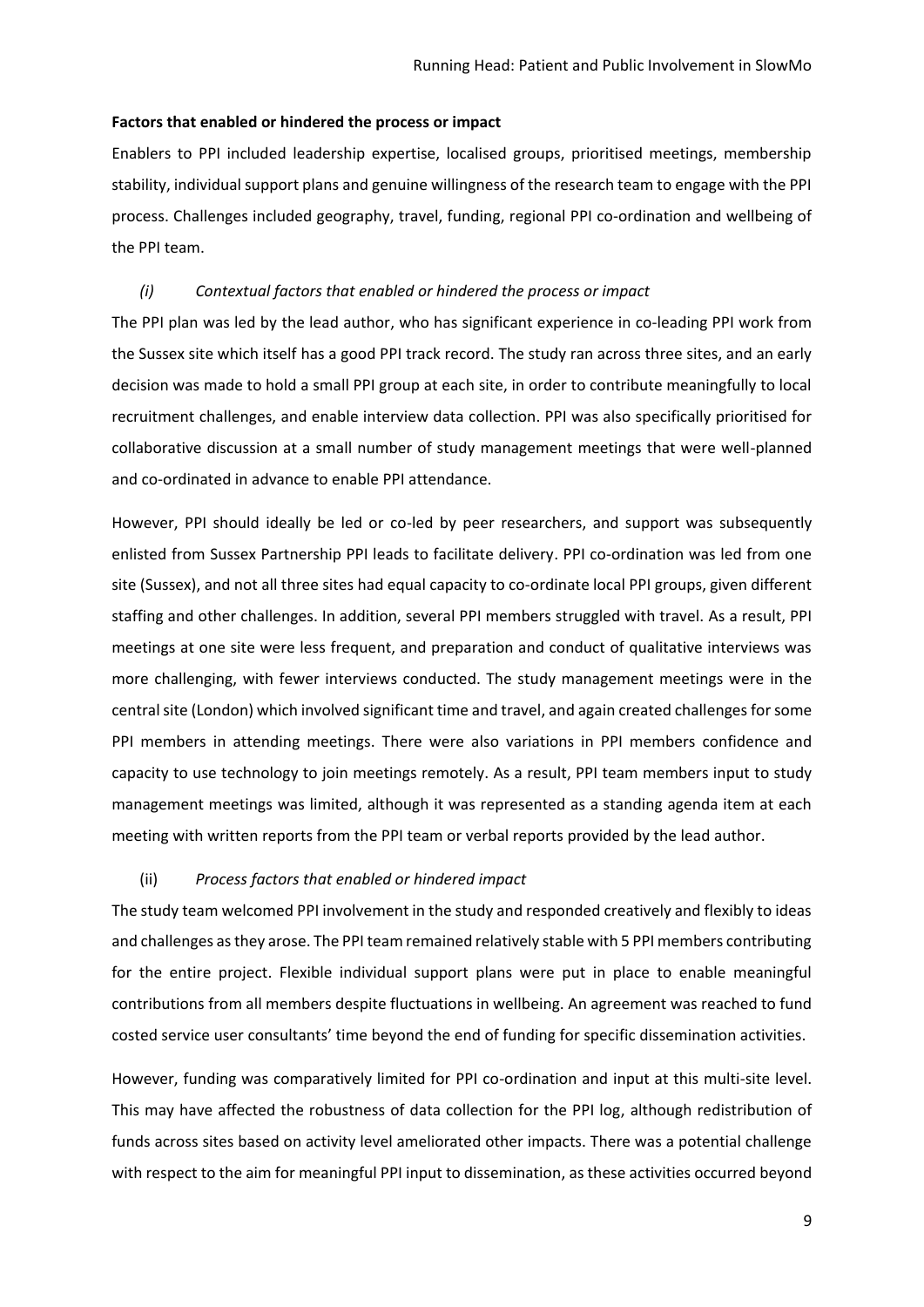the funding window. These included the drafting of the Plain English summary, other dissemination materials, the qualitative project publication, website updates and presentation at the stakeholder event. There was variation in attendance at the whole site PPI training and consultation sessions, related to factors such as mental well-being. Finally, there were understandable fluctuations in life circumstances, health and wellbeing of PPI members in all sites, which impacted on participation in meetings and other PPI activities. Three PPI members stopped attending PPI meetings before the end of the study: one after a period of illness; one due to workload on other projects; and a third was not contactable by their original phone number towards the end of the study. A fourth PPI member sadly passed away. Naturally this had a significant impact on the team and was discussed both individually within the local site and as a wider team in the subsequent all-site meeting.

#### **Discussion**

**How PPI influenced the whole study -** The main impacts of PPI within and beyond the SlowMo trial were within the qualitative sub-study<sup>22</sup> and the emergent innovations that were part of the wider community impacts. The qualitative sub-study was a planned part of the research project, which aimed to investigate participants' experiences of the SlowMo intervention, and associated blended digital approach, including use of the in-session webapp and mobile phone app. This was a strength of the planned PPI input as the sub-study was fully collaborative from the development of the topic guide, to the PPI in collection of all interviews across all 3 sites, to the whole PPI group involvement in the thematic analysis and final summary of results. This sub-study is reported in detail in a separate paper<sup>22</sup>. The contribution of PPI to recruitment of participants in one site was highly impactful and completely opened up responses to the study from some teams where referrals went from zero across two different trials to recruitment of 15-20 people from the same team. PPI was also central to recruitment of excellent research staff, with a PPI member taking an active role on the interview panel. The most significant emergent innovations included the BBC One Show broadcast and SlowMo people webpages, which although consistent with planned dissemination activity, were highly innovative and creative, and went well beyond the initial expectations of producing patient leaflets, lay summaries, presentations, co-produced peer-reviewed journal articles and papers in service user journals. **Limitations of the PPI contribution in the SlowMo study** - Overall, the PPI contribution to the SlowMo study was well supported, with clear impacts on the research and wider society, and positive experiences for individual PPI members who felt valued, supported, empowered, rewarded and understood, and that their contributions mattered. PPI members also described personal growth in knowledge, skills and confidence. The PPI in the SlowMo study met 5 of the 6 UK standards for PPI  $(2020)^{23}$  in being inclusive, working together, supporting learning, employing plain-language communication and evaluating impact. The only standard not explicitly met related to involvement in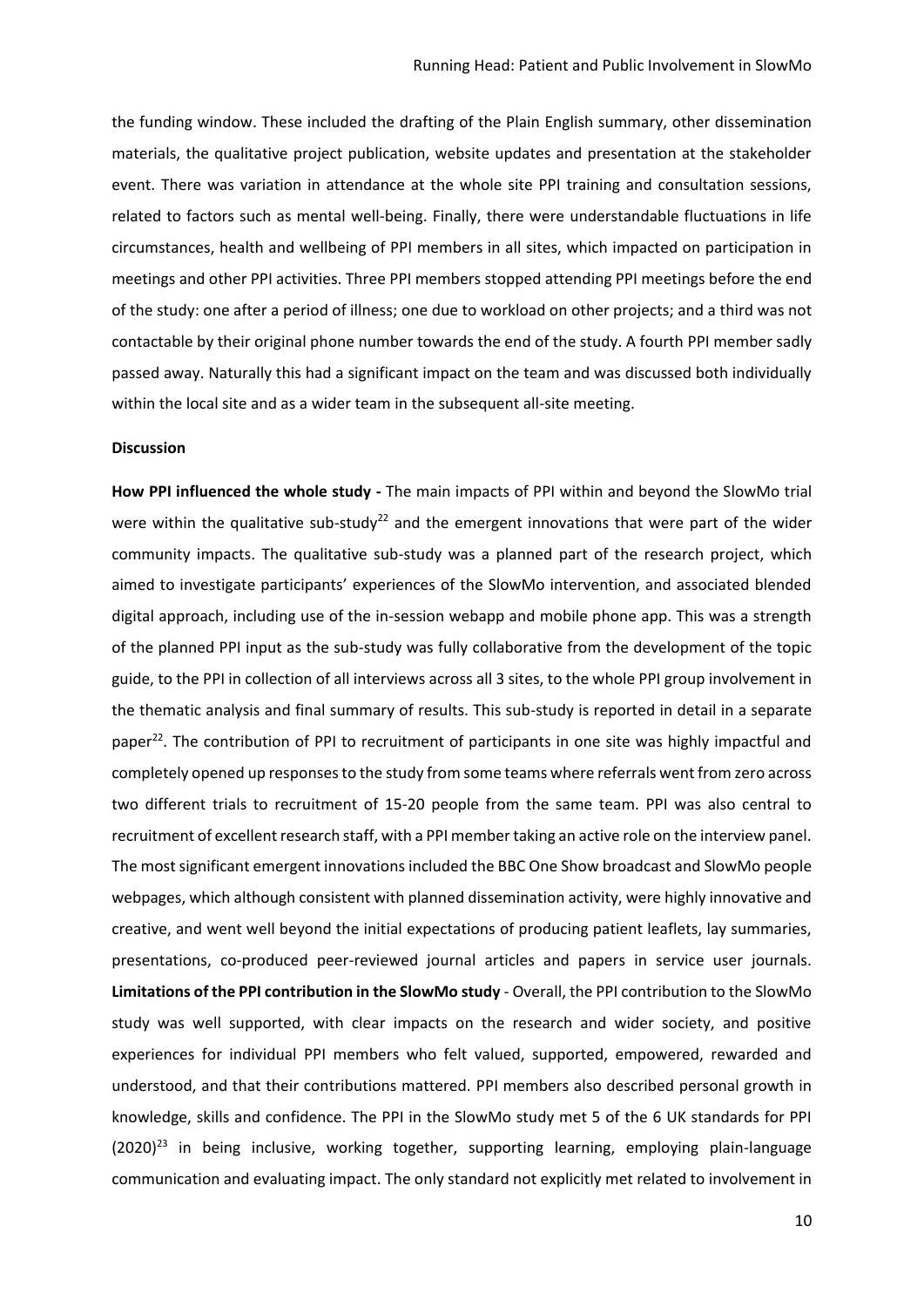research governance, which was less relevant to the specific project. However, whilst many aspects of PPI in the SlowMo study went exceptionally well there were several challenges. The funding requested for PPI was lower than INVOLVE recommendations<sup>23</sup>; there was initially no service user PPI co-lead; and there were challenges to managing PPI across geographies, and sites. In future, it would be valuable to include PPI at managerial levels, and evaluate the impact on recruitment, retention and stigma reduction. Whilst some peer-led suggestions and innovations were adopted, others were only partially taken forward or were not supported due to lack of capacity within the PPI and research teams, or the need to deliver specific a priori trial objectives.

**The evaluation of PPI impact in the SlowMo study** - There are many advocates of the need to evaluate the impact of PPI in research <sup>24-25</sup>. Yet, a common criticism of PPI is that it is difficult to demonstrate its unique contribution and added value to a research project. Some studies have evaluated PPI systematically using questionnaires, semi-structured and qualitative interviews repeated longitudinally<sup>26</sup>. However, this approach may in and of itself be couched in empirical research methodology  $27-28$ . Indeed, Friesen et al.<sup>21</sup> have argued that involvement is more than might be captured by the singular epistemic focus on research impact  $29$ .

In the SlowMo study, we planned to evaluate the impact both quantitively in terms of the proportion of PPI recommendations that were adopted of those that were recorded in the log, and qualitatively in terms of subjective feedback and study group document review. The log was relatively well maintained, but due to resourcing issues and challenges of updating across multiple sites it is possible that some more minor entries were omitted. It is also acknowledged that the proportion of recommendations that were adopted is a blunt measure of impact, being dependent on the number and nature of recommendations made and the ease with which they could be achieved. Some recommendations had greater potential impact and value than others, and a future log might consider also the nature and relative weight of recommendations adopted, and the reasons for them not being enacted. Subjective qualitative experiences were limited to PPI members who were more engaged, thus being open to the criticism levied by Petit-Zeman and Locock that perhaps diverse voices were not being heard <sup>30</sup>. The PPI team collaborated on and were heavily involved in, the qualitative substudy of service user experiences of the SlowMo intervention. This study produced new knowledge in the form of a richer understanding of service user experiences of the trial, the intervention content, the blended therapy approach, service user recommendations to improve the technological experience, and the contribution to outcomes. However, it could be argued that the plan for this substudy was developed by the research team, and that while the co-production was really strong, the added value of the PPI collaboration could not be fully disentangled.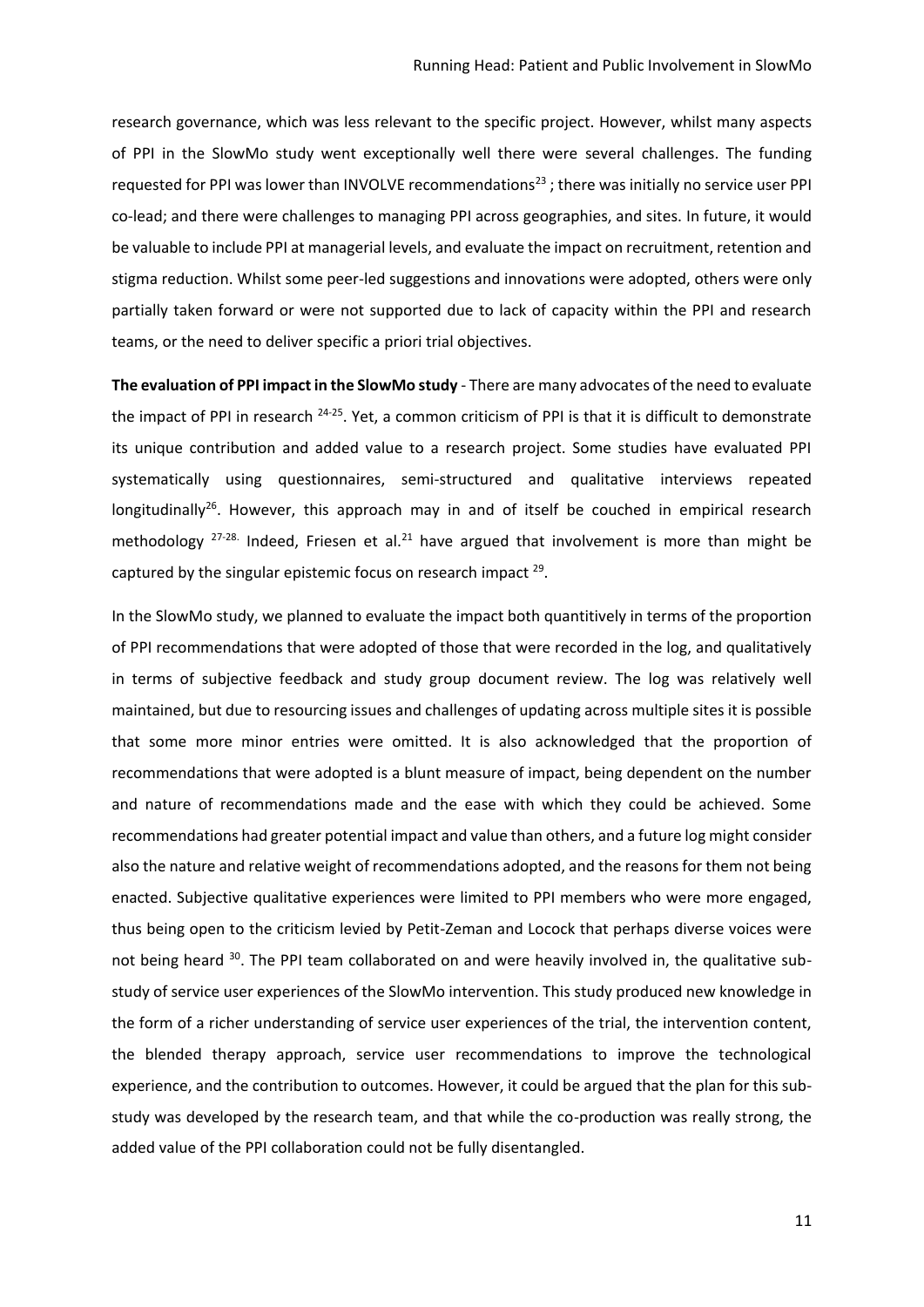Perhaps, the clearest and most tangible impacts were not those that emerged from the narrow epistemic focus on enhanced research quality, but those that arose as unique outcomes with added value from the PPI, such as the BBC One Show film and the SlowMo people webpage. There is often limited scope for these emergent community-based impacts within a funded research study, and several other such innovations such as the use of thunderclaps, twibbons and a public facebook page which were also proposed by the PPI team were not taken forward. Whilst a variety of factors affected these decisions, funded research studies may necessarily be forced to limit unanticipated innovation. **Theoretical-Conceptual developments in the definition of PPI roles** - Traditional PPI roles utilized in SlowMo, included the critical friend model of consultation and the peer researcher model of collaboration. These roles impacted on the design, ethics, and delivery of the research, as well as on participants, researchers, PPI members, organizations and the wider community<sup>5,8</sup>. However, as highlighted by Friesen, PPI should focus not only on the impact of PPI on research knowledge, but on the way in which power and decision-making is shared in the knowledge making process<sup>21</sup>.

We propose that an important and novel role for PPI in research is that of emergent 'Peer Innovator'. Experience within the SlowMo study and other studies<sup>13-14</sup>, has identified that an added value of PPI in research is the unexpected, emergent outcomes that arise when a group of enthusiastic service users come together within a collaborative framework linked to a specific study. There is significant potential for impact arising from the freedom and desire to extend this impact to aid service users, and communities beyond the specific pre-designated constraints of the research study. In the current study, there were numerous emergent ideas and outcomes, including the newspaper article and BBC One Show coverage, and the SlowMo people website. By taking these ideas forward, the SlowMo PPI collaboration enabled power sharing in the knowledge making process as recommended by Friesen et al., $^{21}$  to produce a response to community level ignorance and stigma: the BBC One Show being aired on prime-time UK TV to over 5 million viewers. These ideas have the potential for widespread impact but not all can be supported within a specific research study and budget. A challenge for future PPI in research will be how to ensure cost-effective study delivery whilst providing space and support for Peer Innovation where it emerges. Our PPI team (Figure 2) emphasized the opportunities with this role which was seen as 'fantastic and interesting! The growth of something new and exciting. Getting more PPI to help with input for future products and projects sounds like it would positively impact the mental health sector and service users from all backgrounds/communities

**Future recommendations -** Future projects would benefit from a requirement for a comprehensive PPI plan, alongside the detailed project plan, at the grant application stage, costed with reference to INVOLVE guidance<sup>23</sup>. We propose that a proportion of PPI plan be permitted to be allocated to support emergent peer innovation to allow for the development of important creative products and impacts,

12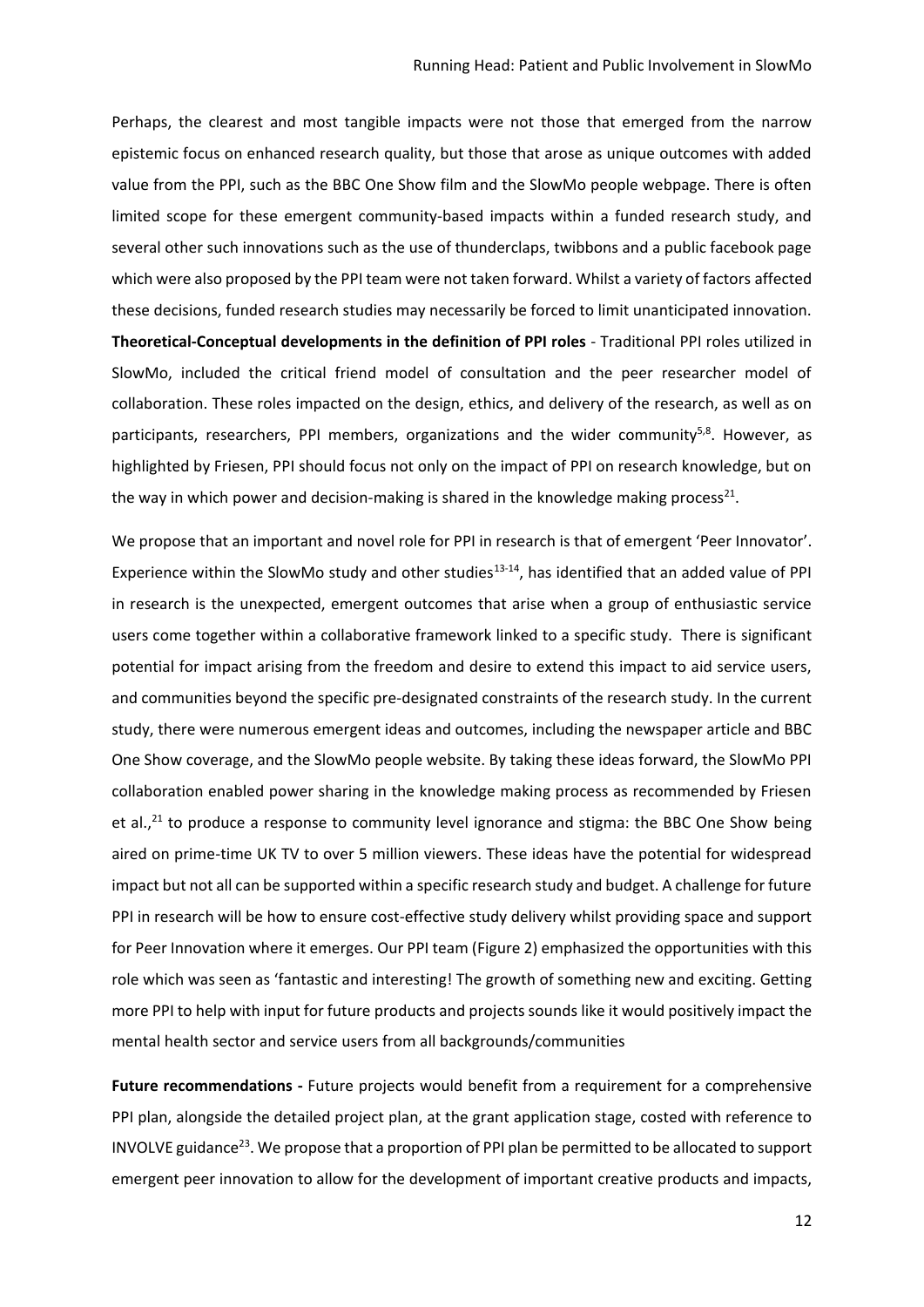that arise from this PPI collaboration. The enhanced community impact and higher national profile for PPI roles arising from peer innovation might encourage more service users to take up this role. This would in turn create a larger and more diverse pool of peer researchers from which PPI leads would emerge. PPI members should include a representative balance of gender, ethnicities and engagement experience. To harness creativity and ensure diversity of representation will require increased flexibility of opportunities for engagement and proactive outreach.

#### **References**

1. Garety P, Ward T, Emsley R, Greenwood K, Freeman D, Fowler D, Kuipers E, Bebbington P, Rus-Calafell M, McGourty A, Sacadura C, Collett N, James K, Hardy A. (2021). The effects on paranoia of SlowMo, a blended digital therapy targeting reasoning for people with psychosis: a randomised controlled trial. JAMA Psychiat 2021;78(7):714-725. doi:10.1001/jamapsychiatry.2021.0326 2. INVOLVE. *Definition of PPI*. URL:<https://www.invo.org.uk/> (Accessed 6th May, 2020).

3. Chalmers I. What do I want from health research and researchers when I am a patient? *Brit Med J.*  1995;**310**:1315-8.

4. Crocker JC, Ricci-Cabello I, Parker A, Hirst JA, Chant A, Petit-Zeman S*, et al.* Impact of patient and public involvement on enrolment and retention in clinical trials: systematic review and metaanalysis. Brit Med J. 2018;**363**.

5. Staley K. Exploring impact: public involvement in NHS, Public Health and Social Care Research. Eastleigh: INVOLVE;2009.

6 Crocker JC, Boylan AM, Bostock J, Locock L. Is it worth it? Patient and public views on the impact of their involvement in health research and its assessment: a UK‐based qualitative interview study. *Health Expect* 2017;**20**:519-28.

7. Simpson EL, House AO. Involving users in the delivery and evaluation of mental health services: systematic review. *Brit Med J.* 2002;**325**:1265.

8. Brett J, Staniszewska S, Mockford C, Herron‐Marx S, Hughes J, Tysall C*, et al.* Mapping the impact of patient and public involvement on health and social care research: a systematic review. *Health Expect* 2014;**17**:637-50.

9 Brett J, Staniszewska S, Mockford C, Herron-Marx S, Hughes J, Tysall C*, et al.* A systematic review of the impact of patient and public involvement on service users, researchers and communities. *Patient* 2014;**7**:387-95.

10. Snape D, Kirkham J, Britten N, Froggatt K, Gradinger F, Lobban F*, et al.* Exploring perceived barriers, drivers, impacts and the need for evaluation of public involvement in health and social care research: a modified Delphi study. *BMJ Open* 2014;**4**:e004943.

11.Staniszewska S, Brett J, Simera I, Seers K, Mockford C, Goodlad S*, et al.* GRIPP2 reporting checklists: tools to improve reporting of patient and public involvement in research. *Research involvement and engagement* 2017;**3**:13.

12. Sweeney A, Greenwood KE, Williams S, Wykes T, Rose DS. Hearing the voices of service user researchers in collaborative qualitative data analysis: the case for multiple coding. *Health Expect* 2013;**16**:E89-E99.<http://dx.doi.org/10.1111/j.1369-7625.2012.00810.x>

13. Greenwood K *et al.* The U&I study: study protocol for a feasibility randomised controlled trial of a pre-cognitive behavioural therapy digital 'informed choice'intervention to improve attitudes towards uptake and implementation of CBT for psychosis. *Trials* 2018;**19**:644.

14. Greenwood K, et al.The EYE-2 Study: Study protocol for a pragmatic cluster randomized controlled trial of implementation, effectiveness and cost-effectiveness of a team-based motivational engagement intervention. *Trials* 2021: x:xx.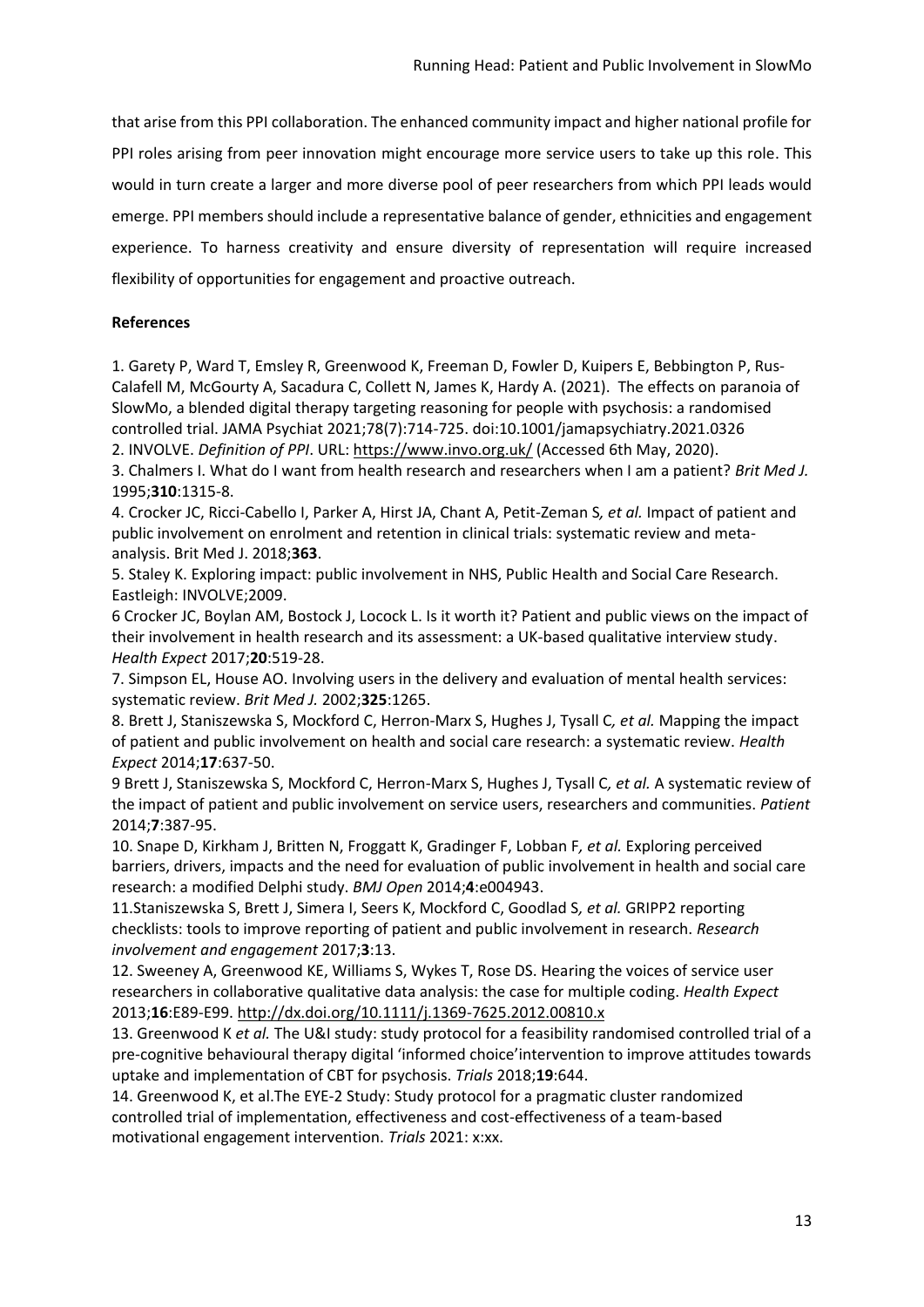15. Hardy A, Wojdecka A, West J, Matthews E, Golby C, Ward T*, et al.* How inclusive, user-centered design research can improve psychological therapies for psychosis: development of SlowMo. *J Med Internet Res* 2018;**5**:e11222.

16. Hardy A, Ward T, Emsley R, Greenwood K, Freeman D, Fowler D, Kuipers E, Bebbington P, Garety P.Bridging the 'digital divide' in psychological therapies for paranoia in psychosis: The user

experience of the SlowMo mobile app. J Med Internet Res. 2021 (under review)

17. Ives J, Damery S, Redwod S. PPI, paradoxes and Plato: who's sailing the ship? *J Med Ethics* 2013;**39**:181-5.

18. Costa AL, Kallick B. Through the lens of a critical friend. *Educ Leadership* 1993;**51**:49-.

19. McPin Foundation. URL:<http://mcpin.org/get-involved/become-a-peer-researcher/> (Accessed 2015).

20. Staley K. There is no paradox with PPI in research. *J Med Ethics* 2013;**39**:186-7.

21. Friesen P, Lignou S, Sheehan M, Singh I. Measuring the impact of participatory research in psychiatry: How the search for epistemic justifications obscures ethical considerations. *Health Expect* 2019.

22. Greenwood K et al. The user experience of SlowMo Therapy: A co-produced thematic analysis of service users' subjective experience. 2021.Psychol Psychother-T x:xx.

23. INVOLVE. *UK standards for public involvement.* . URL: [https://www.invo.org.uk/wp-](https://www.invo.org.uk/wp-content/uploads/2019/11/UK-standards-for-public-involvement-v6.pdf)

[content/uploads/2019/11/UK-standards-for-public-involvement-v6.pdf](https://www.invo.org.uk/wp-content/uploads/2019/11/UK-standards-for-public-involvement-v6.pdf) (Accessed 6th May, 2020). 24. Gillard S, Borschmann R, Turner K, Goodrich‐Purnell N, Lovell K, Chambers M. 'What difference does it make?'Finding evidence of the impact of mental health service user researchers on research into the experiences of detained psychiatric patients. *Health Expect* 2010;**13**:185-94.

25. Barber R, Boote JD, Parry GD, Cooper CL, Yeeles P, Cook S. Can the impact of public involvement on research be evaluated? A mixed methods study. *Health Expect* 2012;**15**:229-41.

26. Littlewood DL, Quinlivan L, Steeg S, Bennett C, Bickley H, Rodway C*, et al.* Evaluating the impact of patient and carer involvement in suicide and self‐harm research: A mixed‐methods, longitudinal study protocol. *Health Expect* 2019. Dec 5. doi: 10.1111/hex.13000.

27. Staley K, Barron D. Learning as an outcome of involvement in research: what are the implications for practice, reporting and evaluation? *Research involvement and engagement* 2019;**5**:14.

28. Staley K. Changing what researchers' think and do': is this how involvement impacts on research? *Research for all* 2017;**1**:158-67.

29. Staley K. 'Is it worth doing?'Measuring the impact of patient and public involvement in research. *Research involvement and engagement* 2015;**1**:6.

30. Petit-Zeman S, Locock L. Health care: bring on the evidence. *Nature* 2013;**501**:160-1.